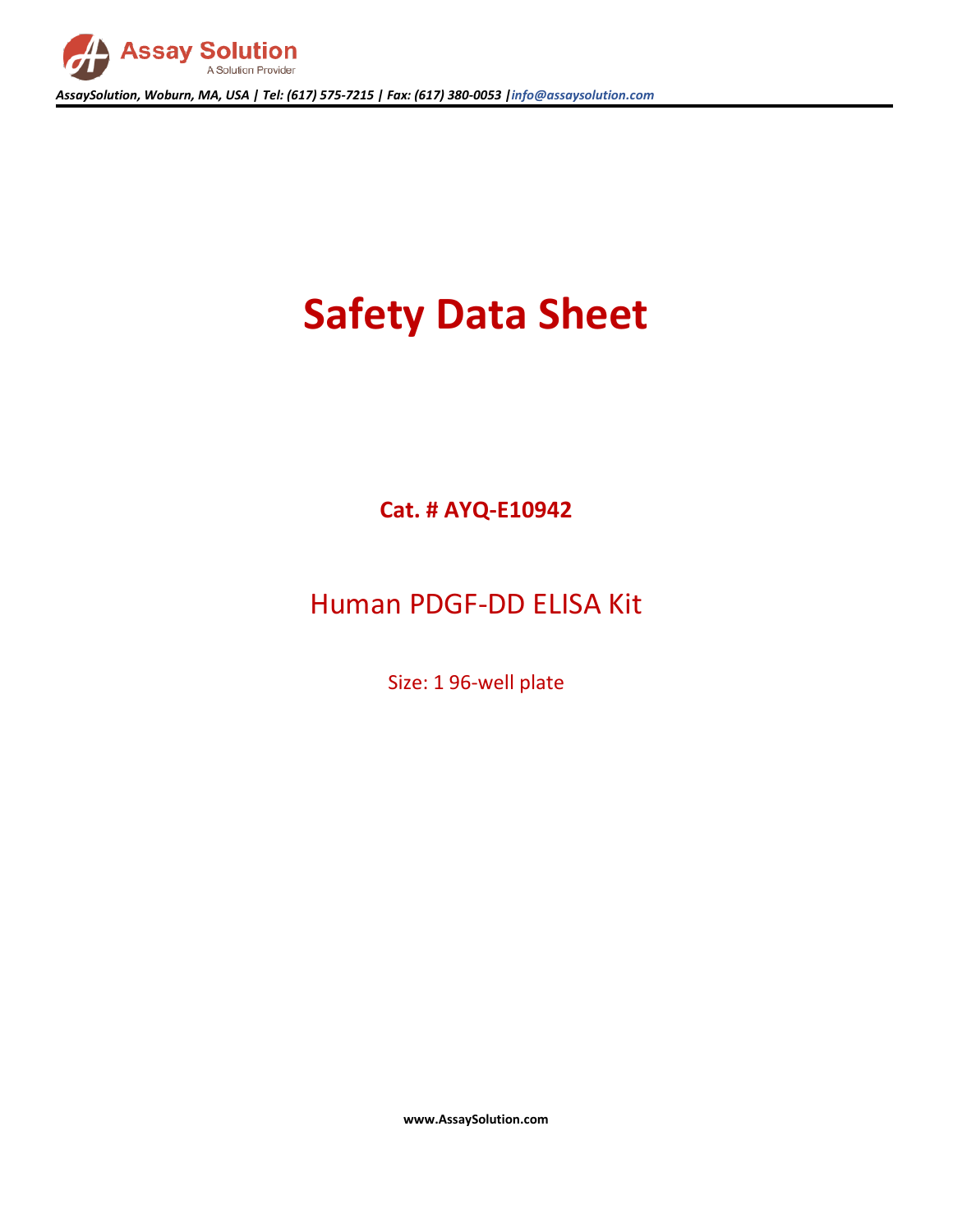

according to the Federal Register / Vol. 77, No. 58 / Monday, March 26, 2012 / Rules and Regulations Date of Issue: 2/24/2016 Revision Date: 10/25/2018 Version 2.1

## **SECTION 1: Identification of substance**

| 1.1.                             | <b>Identification</b>                             |                                                                                                                                                                                                                                                                                                                                                                                                                                                                                                                                                                                                                                                                            |  |  |
|----------------------------------|---------------------------------------------------|----------------------------------------------------------------------------------------------------------------------------------------------------------------------------------------------------------------------------------------------------------------------------------------------------------------------------------------------------------------------------------------------------------------------------------------------------------------------------------------------------------------------------------------------------------------------------------------------------------------------------------------------------------------------------|--|--|
| Product form                     |                                                   | : Article                                                                                                                                                                                                                                                                                                                                                                                                                                                                                                                                                                                                                                                                  |  |  |
| Product name                     |                                                   | : Human PDGF-DD ELISA Kit                                                                                                                                                                                                                                                                                                                                                                                                                                                                                                                                                                                                                                                  |  |  |
| Product code:                    |                                                   | : AYQ-E10942                                                                                                                                                                                                                                                                                                                                                                                                                                                                                                                                                                                                                                                               |  |  |
|                                  | Other means of identification                     | : Coated Microtiter Plate, ELISA Detection Reagent (HRP-Streptavidin Conjugate (SABC)<br>(contains Proclin 300), Recombinant Protein Standard (Lyophilized Standard) (contains<br>Proclin 300), Recombinant Protein Standard Diluent (Sample/Standard Dilution Buffer),<br>Secondary Antibody Solution (Biotin Detection Antibody) (contains Proclin 300),<br>Secondary Antibody Diluent (Antibody Dilution Buffer) (contains Proclin 300), ELISA<br>Detection Reagent Diluent (SABC Dilution Reagent) (contains Proclin 300), ELISA<br>Detection Substrate (TMB Substrate) (contains Tetramethylbenzidine), Wash Buffer<br>[20X], Stop Solution (contains Sulfuric acid). |  |  |
| 1.2.                             | <b>Recommended use and restrictions on use</b>    |                                                                                                                                                                                                                                                                                                                                                                                                                                                                                                                                                                                                                                                                            |  |  |
|                                  | No additional information available.              |                                                                                                                                                                                                                                                                                                                                                                                                                                                                                                                                                                                                                                                                            |  |  |
| 1.3.                             | <b>Supplier</b>                                   |                                                                                                                                                                                                                                                                                                                                                                                                                                                                                                                                                                                                                                                                            |  |  |
| <b>Assay Solution</b>            |                                                   |                                                                                                                                                                                                                                                                                                                                                                                                                                                                                                                                                                                                                                                                            |  |  |
|                                  | 310 W. Cummings Park, STE A                       |                                                                                                                                                                                                                                                                                                                                                                                                                                                                                                                                                                                                                                                                            |  |  |
| Woburn, MA 01801 - United States |                                                   |                                                                                                                                                                                                                                                                                                                                                                                                                                                                                                                                                                                                                                                                            |  |  |
|                                  | T: $(617)$ 575-7215 - F: $(617)$ 380-0053         |                                                                                                                                                                                                                                                                                                                                                                                                                                                                                                                                                                                                                                                                            |  |  |
|                                  | info@assaysolution.com - www.AssaySolution.com    |                                                                                                                                                                                                                                                                                                                                                                                                                                                                                                                                                                                                                                                                            |  |  |
| 1.4.                             | <b>Emergency telephone number</b>                 |                                                                                                                                                                                                                                                                                                                                                                                                                                                                                                                                                                                                                                                                            |  |  |
|                                  | Emergency number                                  | : Chemtrec 1-800-424-9300 (USA/Canada), +1-703-527-3887 (Intl)                                                                                                                                                                                                                                                                                                                                                                                                                                                                                                                                                                                                             |  |  |
|                                  | <b>SECTION 2: Hazard(s) identification</b>        |                                                                                                                                                                                                                                                                                                                                                                                                                                                                                                                                                                                                                                                                            |  |  |
| 2.1.                             | <b>Classification of the substance or mixture</b> |                                                                                                                                                                                                                                                                                                                                                                                                                                                                                                                                                                                                                                                                            |  |  |
|                                  |                                                   |                                                                                                                                                                                                                                                                                                                                                                                                                                                                                                                                                                                                                                                                            |  |  |

## **GHS-US classification**

Not classified.

**2.2. GHS Label elements, including precautionary statements**

#### **GHS-US labeling**

No labeling applicable.

**2.3. Other hazards which do not result in classification**

No additional information available.

**2.4. Unknown acute toxicity** 

Not applicable.

## **SECTION 3: Information on ingredients**

#### **3.1. Substances**

Not applicable.

## **3.2. Mixtures**

| <b>Name</b>   | <b>Common Name</b>                | CAS No.   | %            | <b>GHS-US classification</b> |
|---------------|-----------------------------------|-----------|--------------|------------------------------|
| Sulfuric acid | battery acid / BOV / brown acid / | 7664-93-9 | $0.05 - 0.5$ | Skin Corr. 1A, H314          |
|               | dihydrogen sulfate / vitriol /    |           |              | Carc. 1A, H350               |
|               | sulfuric acid, anhydrous          |           |              | Aquatic Acute 3, H402        |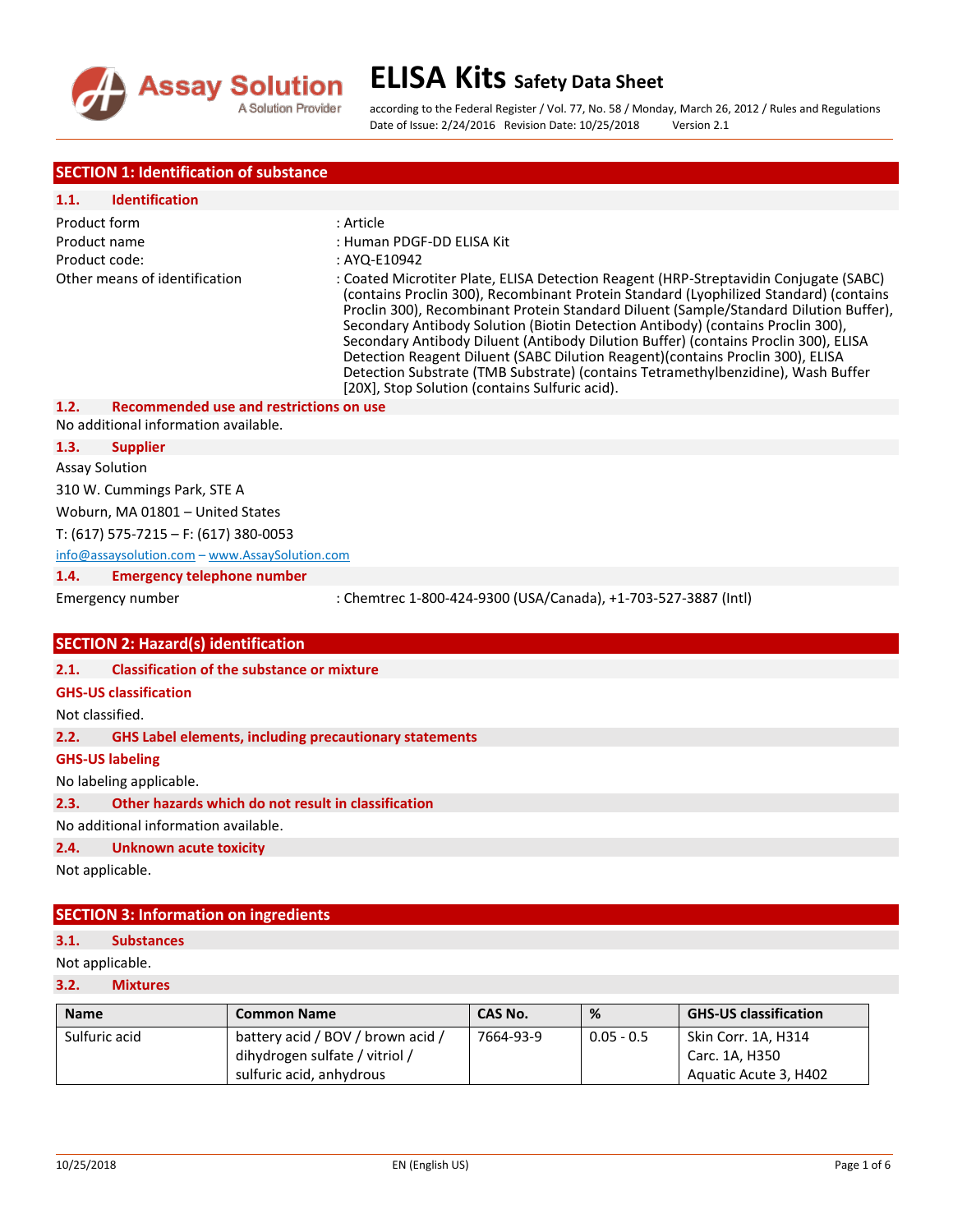according to the Federal Register / Vol. 77, No. 58 / Monday, March 26, 2012 / Rules and Regulations

## **SECTION 4: First-aid measures**

## **4.1. Description of first aid measures**

| First-aid measures after inhalation                             | : Remove person to fresh air and comfortable breathing.         |  |  |
|-----------------------------------------------------------------|-----------------------------------------------------------------|--|--|
| First-aid measures after skin contact                           | : Thoroughly wash skin with water.                              |  |  |
| First-aid measures after eye contact                            | : Rinse eyes with water as a precaution.                        |  |  |
| First-aid measures after ingestion                              | : Call a poison center/doctor/physician if you feel unwell.     |  |  |
| Most important symptoms and effects (acute and delayed)<br>4.2. |                                                                 |  |  |
| No additional information available.                            |                                                                 |  |  |
| 4.3.                                                            | Immediate medical attention and special treatment, if necessary |  |  |
| Treat symptomatically.                                          |                                                                 |  |  |
|                                                                 |                                                                 |  |  |
| <b>SECTION 5: Fire-fighting measures</b>                        |                                                                 |  |  |

| 5.1.                         | Suitable (and unsuitable) extinguishing media                  |                                                                                                                                             |  |
|------------------------------|----------------------------------------------------------------|---------------------------------------------------------------------------------------------------------------------------------------------|--|
| Suitable extinguishing media |                                                                | : Water spray. Dry powder. Foam. Carbon dioxide.                                                                                            |  |
| 5.2.                         | <b>Specific Hazards arising from the chemical</b>              |                                                                                                                                             |  |
| Reactivity                   |                                                                | : The product is non-reactive under normal conditions of use, storage, and transport.                                                       |  |
| 5.3.                         | Special protective equipment and precautions for fire-fighters |                                                                                                                                             |  |
|                              | Protection during firefighting                                 | : Do not attempt to take action without suitable protective equipment. Self-contained<br>breathing apparatus. Complete protective clothing. |  |

|        | <b>SECTION 6: Accidental release measures</b>        |                                                                                                                                                                |
|--------|------------------------------------------------------|----------------------------------------------------------------------------------------------------------------------------------------------------------------|
| 6.1.   |                                                      | Personal precautions, protective equipment and emergency procedures                                                                                            |
| 6.1.1. | For non-emergency personnel                          |                                                                                                                                                                |
|        | Emergency procedures                                 | : Ventilate spillage area.                                                                                                                                     |
|        | 6.1.2. For emergency responders                      |                                                                                                                                                                |
|        | Protective equipment                                 | : Do not attempt to take action without suitable protective equipment. For further<br>information refer to section 8: "Exposure controls/personal protection". |
| 6.2.   | <b>Environmental precautions</b>                     |                                                                                                                                                                |
|        | Avoid release to the environment.                    |                                                                                                                                                                |
| 6.3.   | Methods and material for containment and cleaning up |                                                                                                                                                                |
|        | Methods for cleaning up                              | : Take up liquid spill into absorbent material.                                                                                                                |
|        | Other information                                    | : Dispose of materials or solid residues at an authorized site.                                                                                                |
| 6.4.   | <b>Reference to other sections</b>                   |                                                                                                                                                                |

For further information refer to section 13.

|                    | <b>SECTION 7: Handling and storage</b>                       |                                                                                                        |  |  |  |
|--------------------|--------------------------------------------------------------|--------------------------------------------------------------------------------------------------------|--|--|--|
| 7.1.               | <b>Precautions for safe handling</b>                         |                                                                                                        |  |  |  |
|                    | Precautions for safe handling                                | : Ensure good ventilation of the work station. Wear personal protective equipment.                     |  |  |  |
|                    | Hygiene measures                                             | : Do not eat, drink or smoke when using this product. Always wash hands after handling<br>the product. |  |  |  |
| 7.2.               | Conditions for safe storage, including any incompatibilities |                                                                                                        |  |  |  |
| Storage conditions |                                                              | : Store in a well-ventilated place. Keep cool.                                                         |  |  |  |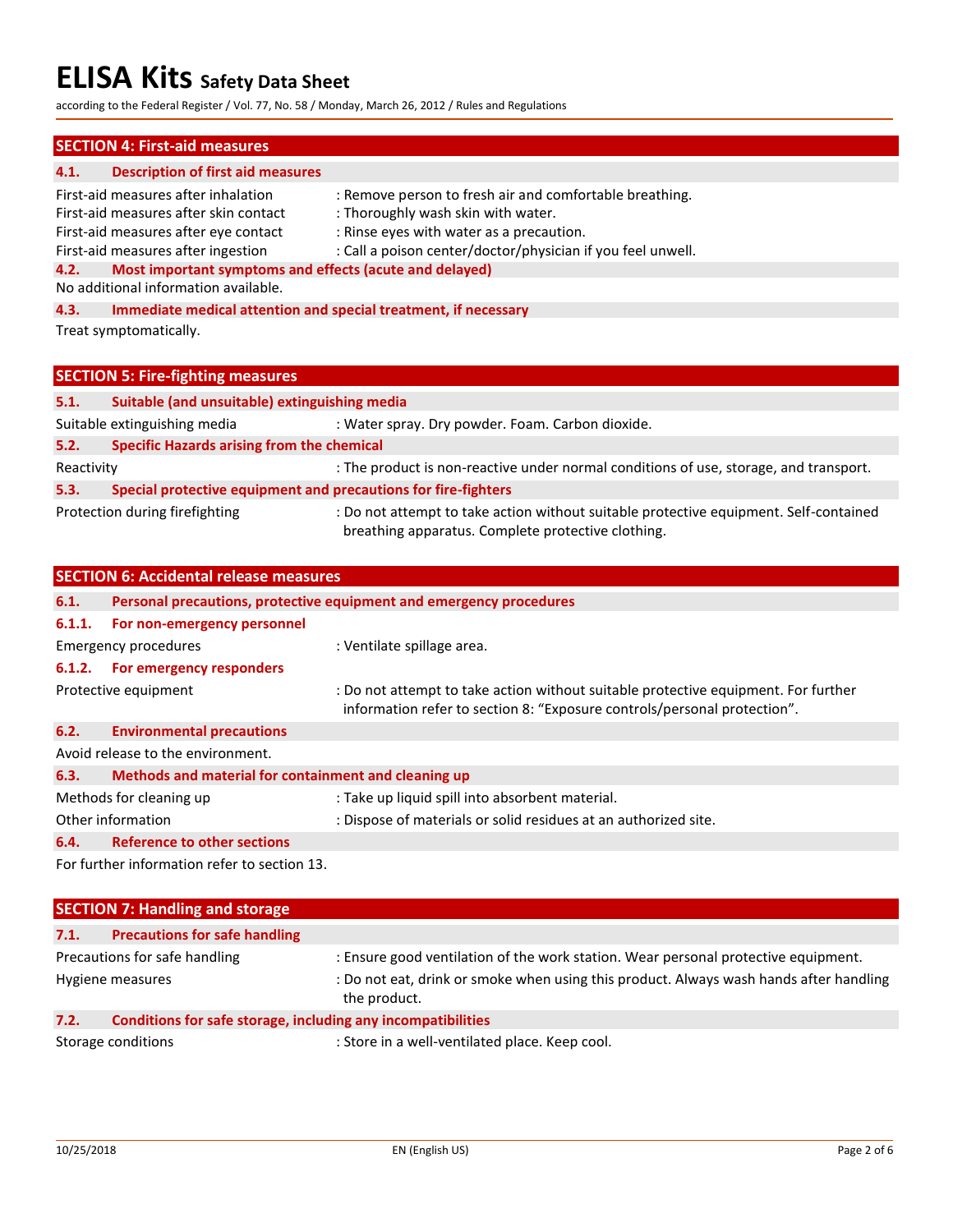according to the Federal Register / Vol. 77, No. 58 / Monday, March 26, 2012 / Rules and Regulations

|                        | <b>SECTION 8: Exposure controls/personal protection</b>       |                                                                                |                                           |  |  |
|------------------------|---------------------------------------------------------------|--------------------------------------------------------------------------------|-------------------------------------------|--|--|
| 8.1.                   | <b>Control parameters</b>                                     |                                                                                |                                           |  |  |
|                        | <b>Sulfuric acid (7664-93-9)</b>                              |                                                                                |                                           |  |  |
| ACGIH                  |                                                               | ACGIH TWA $(mg/m3)$                                                            | 0.2 mg/m <sup>3</sup> (Thoracic fraction) |  |  |
|                        |                                                               |                                                                                |                                           |  |  |
| 8.2.                   | <b>Appropriate engineering controls</b>                       |                                                                                |                                           |  |  |
|                        | Appropriate engineering controls                              | : Ensure good ventilation of the work station.                                 |                                           |  |  |
|                        | Environmental exposure controls                               | : Avoid release to the environment.                                            |                                           |  |  |
| 8.3.                   | Individual protection measures/ Personal protective equipment |                                                                                |                                           |  |  |
|                        | Hand protection                                               | : Protective gloves                                                            |                                           |  |  |
| Eye protection         |                                                               | : Safety glasses                                                               |                                           |  |  |
|                        | Skin and body protection                                      | : Wear suitable protective clothing                                            |                                           |  |  |
| Respiratory protection |                                                               | : In the case of insufficient ventilation, wear suitable respiratory equipment |                                           |  |  |

| Information on basic physical and chemical properties<br>9.1.<br>Physical state<br>: Liquid<br>Color<br>: No data available<br>Odor<br>: No data available<br>Odor threshold<br>: No data available<br>: No data available<br>pH<br>: Not applicable<br>Melting point<br>: No data available<br>Freezing point<br>: No data available<br>Boiling point<br>Flash point<br>: No data available<br>Relative evaporation rate (butyl acetate=1) : No data available<br>: Not applicable<br>Flammability (solid, gas)<br>: No data available<br>Vapor pressure<br>Relative vapor density at 20 °C<br>: No data available<br>Relative density<br>: No data available<br>: No data available<br>Solubility<br>: No data available<br>Log Pow<br>: No data available<br>Auto-ignition temperature<br>: No data available<br>Decomposition temperature<br>: No data available<br>Viscosity, kinematic<br>: No data available<br>Viscosity, dynamic<br>: No data available<br><b>Explosion limits</b><br>: No data available | <b>SECTION 9: Physical and chemical properties</b> |  |  |  |  |
|--------------------------------------------------------------------------------------------------------------------------------------------------------------------------------------------------------------------------------------------------------------------------------------------------------------------------------------------------------------------------------------------------------------------------------------------------------------------------------------------------------------------------------------------------------------------------------------------------------------------------------------------------------------------------------------------------------------------------------------------------------------------------------------------------------------------------------------------------------------------------------------------------------------------------------------------------------------------------------------------------------------------|----------------------------------------------------|--|--|--|--|
|                                                                                                                                                                                                                                                                                                                                                                                                                                                                                                                                                                                                                                                                                                                                                                                                                                                                                                                                                                                                                    |                                                    |  |  |  |  |
|                                                                                                                                                                                                                                                                                                                                                                                                                                                                                                                                                                                                                                                                                                                                                                                                                                                                                                                                                                                                                    |                                                    |  |  |  |  |
|                                                                                                                                                                                                                                                                                                                                                                                                                                                                                                                                                                                                                                                                                                                                                                                                                                                                                                                                                                                                                    |                                                    |  |  |  |  |
|                                                                                                                                                                                                                                                                                                                                                                                                                                                                                                                                                                                                                                                                                                                                                                                                                                                                                                                                                                                                                    |                                                    |  |  |  |  |
|                                                                                                                                                                                                                                                                                                                                                                                                                                                                                                                                                                                                                                                                                                                                                                                                                                                                                                                                                                                                                    |                                                    |  |  |  |  |
|                                                                                                                                                                                                                                                                                                                                                                                                                                                                                                                                                                                                                                                                                                                                                                                                                                                                                                                                                                                                                    |                                                    |  |  |  |  |
|                                                                                                                                                                                                                                                                                                                                                                                                                                                                                                                                                                                                                                                                                                                                                                                                                                                                                                                                                                                                                    |                                                    |  |  |  |  |
|                                                                                                                                                                                                                                                                                                                                                                                                                                                                                                                                                                                                                                                                                                                                                                                                                                                                                                                                                                                                                    |                                                    |  |  |  |  |
|                                                                                                                                                                                                                                                                                                                                                                                                                                                                                                                                                                                                                                                                                                                                                                                                                                                                                                                                                                                                                    |                                                    |  |  |  |  |
|                                                                                                                                                                                                                                                                                                                                                                                                                                                                                                                                                                                                                                                                                                                                                                                                                                                                                                                                                                                                                    |                                                    |  |  |  |  |
|                                                                                                                                                                                                                                                                                                                                                                                                                                                                                                                                                                                                                                                                                                                                                                                                                                                                                                                                                                                                                    |                                                    |  |  |  |  |
|                                                                                                                                                                                                                                                                                                                                                                                                                                                                                                                                                                                                                                                                                                                                                                                                                                                                                                                                                                                                                    |                                                    |  |  |  |  |
|                                                                                                                                                                                                                                                                                                                                                                                                                                                                                                                                                                                                                                                                                                                                                                                                                                                                                                                                                                                                                    |                                                    |  |  |  |  |
|                                                                                                                                                                                                                                                                                                                                                                                                                                                                                                                                                                                                                                                                                                                                                                                                                                                                                                                                                                                                                    |                                                    |  |  |  |  |
|                                                                                                                                                                                                                                                                                                                                                                                                                                                                                                                                                                                                                                                                                                                                                                                                                                                                                                                                                                                                                    |                                                    |  |  |  |  |
|                                                                                                                                                                                                                                                                                                                                                                                                                                                                                                                                                                                                                                                                                                                                                                                                                                                                                                                                                                                                                    |                                                    |  |  |  |  |
|                                                                                                                                                                                                                                                                                                                                                                                                                                                                                                                                                                                                                                                                                                                                                                                                                                                                                                                                                                                                                    |                                                    |  |  |  |  |
|                                                                                                                                                                                                                                                                                                                                                                                                                                                                                                                                                                                                                                                                                                                                                                                                                                                                                                                                                                                                                    |                                                    |  |  |  |  |
|                                                                                                                                                                                                                                                                                                                                                                                                                                                                                                                                                                                                                                                                                                                                                                                                                                                                                                                                                                                                                    |                                                    |  |  |  |  |
|                                                                                                                                                                                                                                                                                                                                                                                                                                                                                                                                                                                                                                                                                                                                                                                                                                                                                                                                                                                                                    |                                                    |  |  |  |  |
|                                                                                                                                                                                                                                                                                                                                                                                                                                                                                                                                                                                                                                                                                                                                                                                                                                                                                                                                                                                                                    |                                                    |  |  |  |  |
|                                                                                                                                                                                                                                                                                                                                                                                                                                                                                                                                                                                                                                                                                                                                                                                                                                                                                                                                                                                                                    |                                                    |  |  |  |  |
|                                                                                                                                                                                                                                                                                                                                                                                                                                                                                                                                                                                                                                                                                                                                                                                                                                                                                                                                                                                                                    | <b>Explosive properties</b>                        |  |  |  |  |
| Oxidizing properties<br>: No data available                                                                                                                                                                                                                                                                                                                                                                                                                                                                                                                                                                                                                                                                                                                                                                                                                                                                                                                                                                        |                                                    |  |  |  |  |
| 9.2. Other information                                                                                                                                                                                                                                                                                                                                                                                                                                                                                                                                                                                                                                                                                                                                                                                                                                                                                                                                                                                             |                                                    |  |  |  |  |

No additional information available.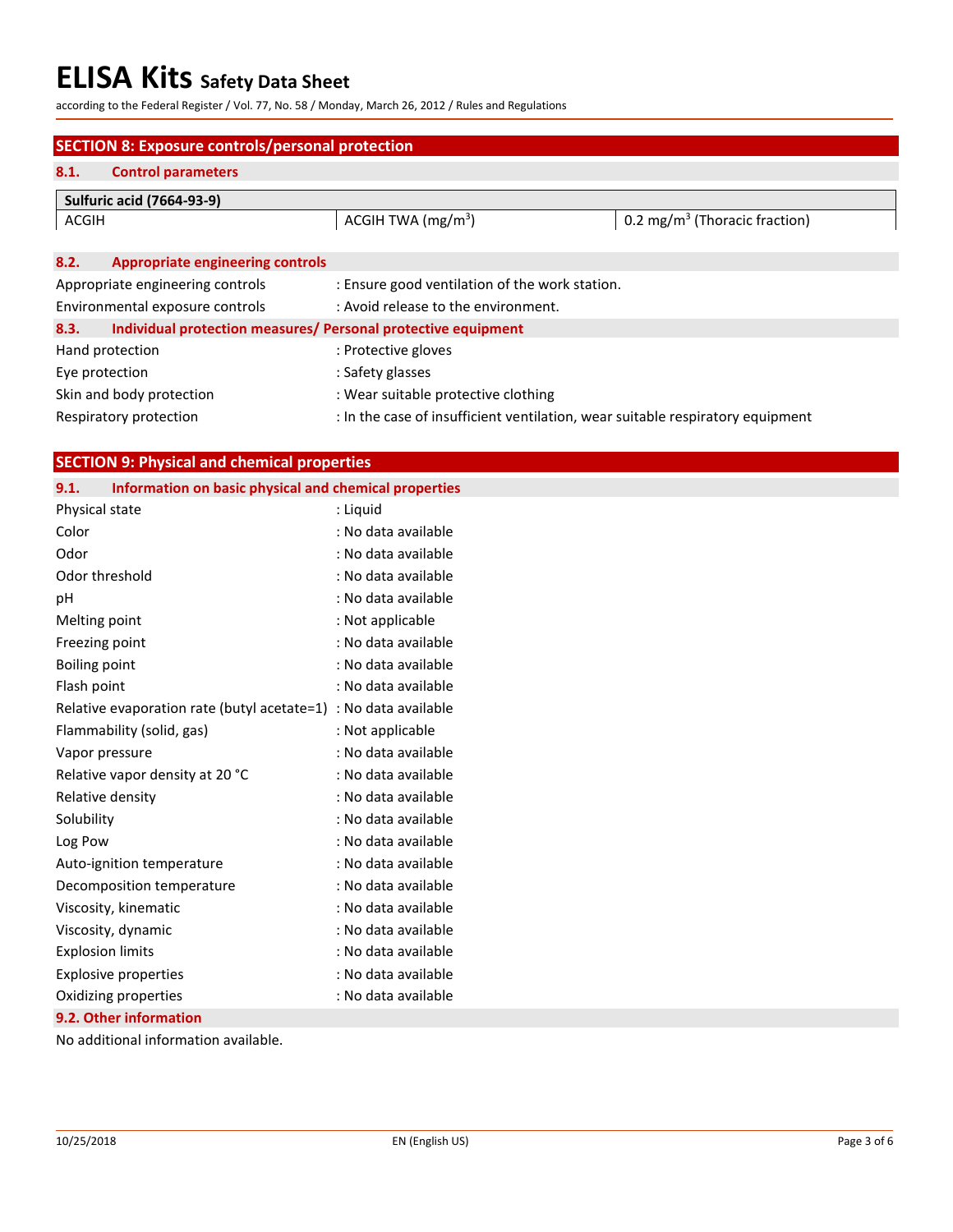according to the Federal Register / Vol. 77, No. 58 / Monday, March 26, 2012 / Rules and Regulations

### **SECTION 10: Stability and reactivity**

## **10.1. Reactivity**

This product is non-reactive under normal conditions of use, storage and transport.

#### **10.2. Chemical stability**

Stable under normal conditions.

#### **10.3. Possibility of hazardous reactions**

No dangerous reactions known under normal conditions of use.

#### **10.4. Incompatible materials**

No additional information available.

## **10.5. Hazardous decomposition products**

Hazardous decompositions products.

#### **10.6. Conditions to avoid**

None under recommended storage and handling conditions (see section 7).

| <b>SECTION 11: Toxicological information</b>                                   |                  |                                                        |  |
|--------------------------------------------------------------------------------|------------------|--------------------------------------------------------|--|
| Information on toxicological effects<br>11.1.                                  |                  |                                                        |  |
| Acute toxicity (oral)                                                          | : Not classified |                                                        |  |
| Acute toxicity (dermal)                                                        | : Not classified |                                                        |  |
| Acute toxicity (inhalation)                                                    | : Not classified |                                                        |  |
| <b>Sulfuric acid (7664-93-9)</b>                                               |                  |                                                        |  |
| LD50 oral rat                                                                  |                  | 2140 mg/kg body weight (Rat, Experimental value, Oral) |  |
| ATE US (oral)                                                                  |                  | 2140 mg/kg body weight                                 |  |
| Skin corrosion/irritation                                                      | : Not classified |                                                        |  |
| Serious eye damage/irritation                                                  | : Not classified |                                                        |  |
| Respiratory or skin sensitization                                              | : Not classified |                                                        |  |
| Germ cell mutagenicity                                                         | : Not classified |                                                        |  |
| Carcinogenicity                                                                | : Not classified |                                                        |  |
| <b>Sulfuric acid (7664-93-9)</b>                                               |                  |                                                        |  |
| National Toxicology Program (NTP) Status                                       |                  | Known Human Carcinogens                                |  |
| Reproductive toxicity                                                          | : Not classified |                                                        |  |
| Specific target organ toxicity (single and repeated exposure) : Not classified |                  |                                                        |  |
| Aspiration hazard                                                              | : Not classified |                                                        |  |
| Viscosity, kinematic                                                           | : Not classified |                                                        |  |

## **SECTION 12: Ecological information**

## **12.1. Toxicity**

Ecology - general : This product may affect the acidity (pH-factor) in water with risk of harmful effects to aquatic organisms. **Sulfuric acid (7664-93-9)**

| LC50 fish 1    | 1 42 mg/l (96 h, Gambusia affinis) |
|----------------|------------------------------------|
| EC50 Daphnia 1 | 29 mg/l (24 h, Daphnia magna)      |
|                |                                    |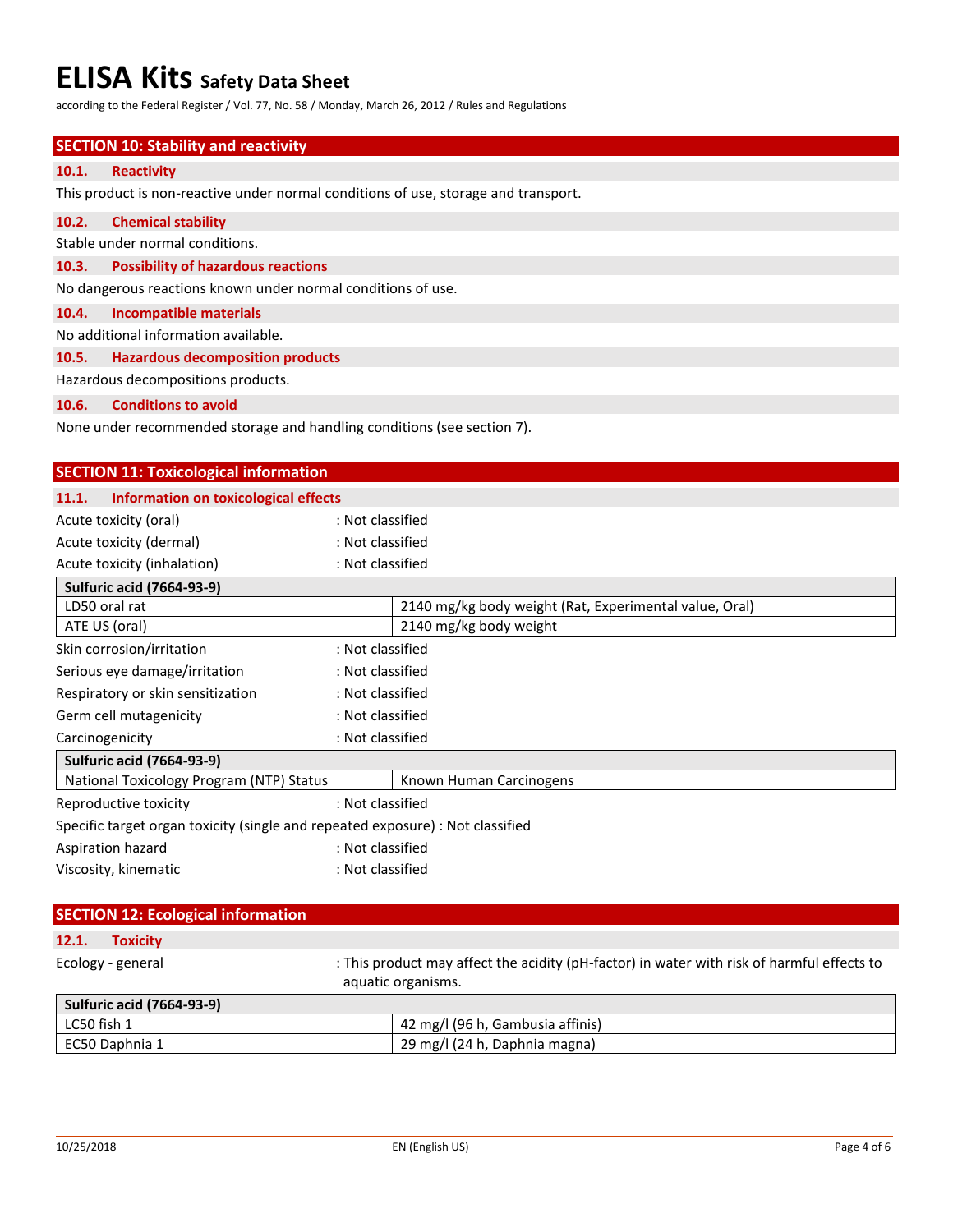according to the Federal Register / Vol. 77, No. 58 / Monday, March 26, 2012 / Rules and Regulations

### **12.2. Persistence and degradability**

| <b>Sulfuric acid (7664-93-9)</b>          |                                  |  |
|-------------------------------------------|----------------------------------|--|
| Persistence and degradability             | Biodegradability: not applicable |  |
| Biochemical oxygen demand (BOD)           | Not applicable                   |  |
| Chemical oxygen demand (COD)              | Not applicable                   |  |
| ThOD                                      | Not applicable                   |  |
| BOD (% of ThOD)                           | Not applicable                   |  |
| <b>Bioaccumulative potential</b><br>12.3. |                                  |  |

| <b>Sulfuric acid (7664-93-9)</b> |                        |  |
|----------------------------------|------------------------|--|
| Log Pow                          | -2.2 (Estimated value) |  |
| Bioaccumulative potential        | Not bioaccumulative    |  |

#### **12.4. Mobility in soil**

No additional information available.

#### **12.5. Other adverse effects**

No additional information available.

## **SECTION 13: Disposal considerations**

## **13.1. Disposal methods**

Waste treatment methods : Dispose of waste in accordance to applicable national, regional, or local regulations.

Contaminated packaging **interpretient in the Solutian Contaminated product.** 

## **SECTION 14: Transportation information**

## **Department of Transportation (DOT)** In accordance with DOT Not applicable

**Transportation of dangerous goods** Not applicable **Transport by sea** Not applicable

## **Transport by air**

Not applicable

## **SECTION 15: Regulatory information**

## **15.1. US Federal Regulations**

| <b>Sulfuric acid (7664-93-9)</b>                                              |         |  |
|-------------------------------------------------------------------------------|---------|--|
| Not listed on the United States TSCA (Toxic Substances Control Act) inventory |         |  |
| Not subject to reporting requirements of the United States SARA Section 313   |         |  |
| Subject to reporting requirements of United States SARA Section 313           |         |  |
| CERCLA RQ                                                                     | 1000 lb |  |
| RQ (Reportable quantity, section 304 of EPA's List                            | 1000 lb |  |
| of Lists)                                                                     |         |  |
| SARA Section 302 Threshold Planning Quantity                                  | 1000 lb |  |
| (TPQ)                                                                         |         |  |